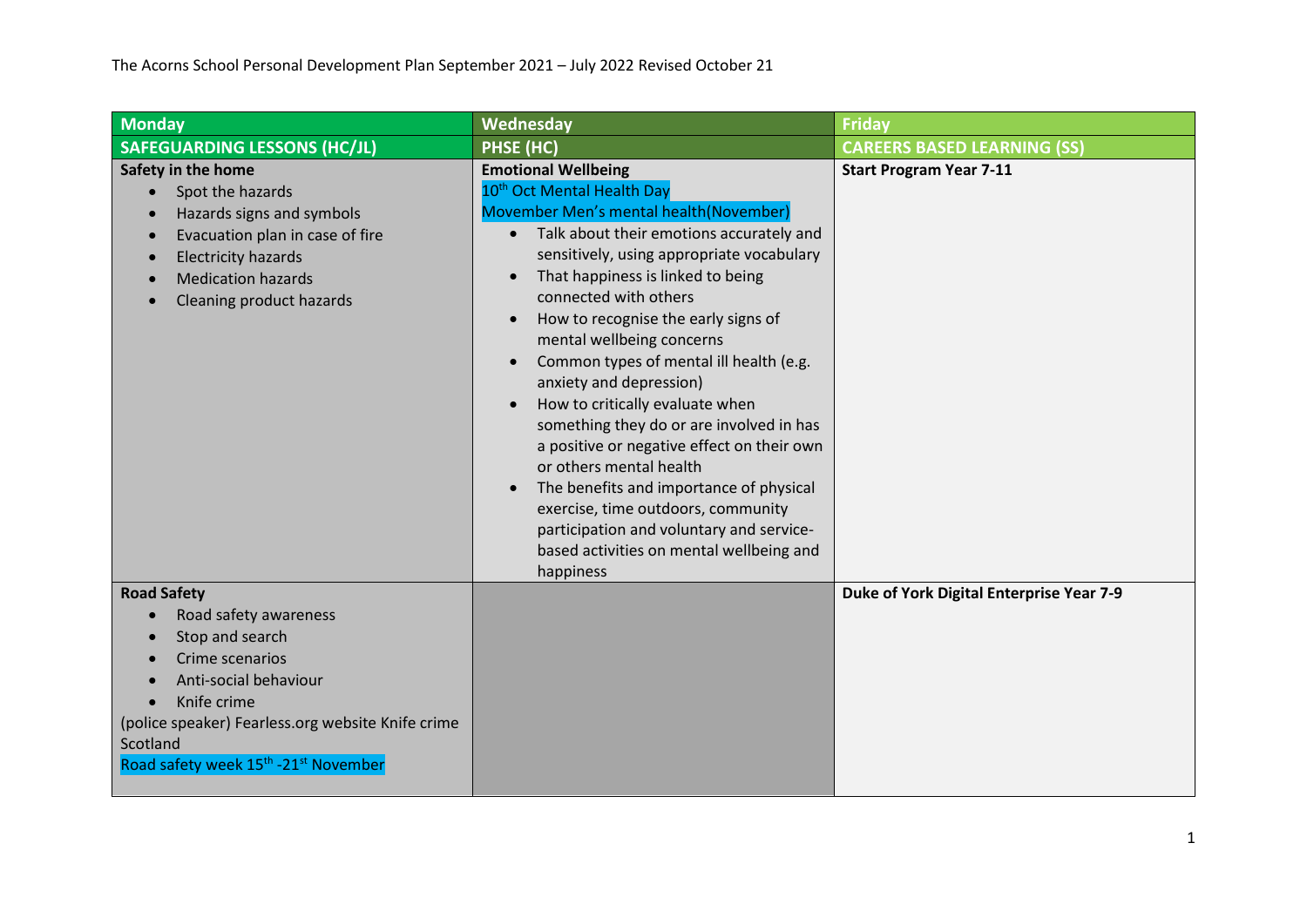| <b>Peer Pressure</b><br>Friendships<br>Gangs and community issues<br><b>County lines</b><br>Child exploitation<br>Social skills<br>15 <sup>th</sup> -21 <sup>st</sup> November Anti Bullying week<br>Extremism and radicalisation<br>Criminal exploitation<br>Hate crime                          | <b>Drugs Education</b><br>15 <sup>th</sup> -21 <sup>st</sup> November Alcohol Awareness Week<br>• The facts about legal and illegal drugs<br>and their associated risks, including the<br>link to serious mental health conditions<br>Substance misuse<br>The law relating to the supply and<br>possession of illegal substances<br>The physical and psychological risks<br>associated with alcohol consumption and<br>what constitutes low risk alcohol<br>consumption in adulthood<br>The physical and psychological<br>$\bullet$<br>consequences of addiction including<br>alcohol dependency<br>Awareness of the dangers of drugs which<br>are prescribed but still present serious<br>health risks<br>The facts about the harms from smoking<br>tobacco (particularly the link to lung<br>cancer), the benefits of quitting and how<br>to access support to do so<br>Violence and exploitation by gangs over<br>drugs | Making Informed Careers Choices Year 10/11<br>Identify four sources of careers<br>information help and support<br>Use the sources to identify four<br>$\bullet$<br>appropriate preferred careers<br>Report on basic requirements of the<br>$\bullet$<br>selected careers using the heading;<br>qualifications, training, skills and<br>expertise<br>Name own career choice<br>$\bullet$<br>Produce a basic personal careers action<br>$\bullet$<br>plan for the selected career<br>Research requirements for entry into<br>$\bullet$<br>further and/or higher education<br>Describe at least three opportunities for<br>$\bullet$<br>lifelong learning beyond FE/HE |
|---------------------------------------------------------------------------------------------------------------------------------------------------------------------------------------------------------------------------------------------------------------------------------------------------|----------------------------------------------------------------------------------------------------------------------------------------------------------------------------------------------------------------------------------------------------------------------------------------------------------------------------------------------------------------------------------------------------------------------------------------------------------------------------------------------------------------------------------------------------------------------------------------------------------------------------------------------------------------------------------------------------------------------------------------------------------------------------------------------------------------------------------------------------------------------------------------------------------------------------|---------------------------------------------------------------------------------------------------------------------------------------------------------------------------------------------------------------------------------------------------------------------------------------------------------------------------------------------------------------------------------------------------------------------------------------------------------------------------------------------------------------------------------------------------------------------------------------------------------------------------------------------------------------------|
| <b>Online Safety</b> (police speaker) February 2022<br>The similarities and differences between<br>the online world and the physical world,<br>including the impact of unhealthy or<br>obsessive comparison with others online.<br>How people may curate a specific image<br>of their life online |                                                                                                                                                                                                                                                                                                                                                                                                                                                                                                                                                                                                                                                                                                                                                                                                                                                                                                                            | Virtual tours of workplaces,<br><b>Employer talks</b><br>Visits to work places Year 7-11<br><b>Careers fairs 7-11</b><br><b>Dragons Den</b>                                                                                                                                                                                                                                                                                                                                                                                                                                                                                                                         |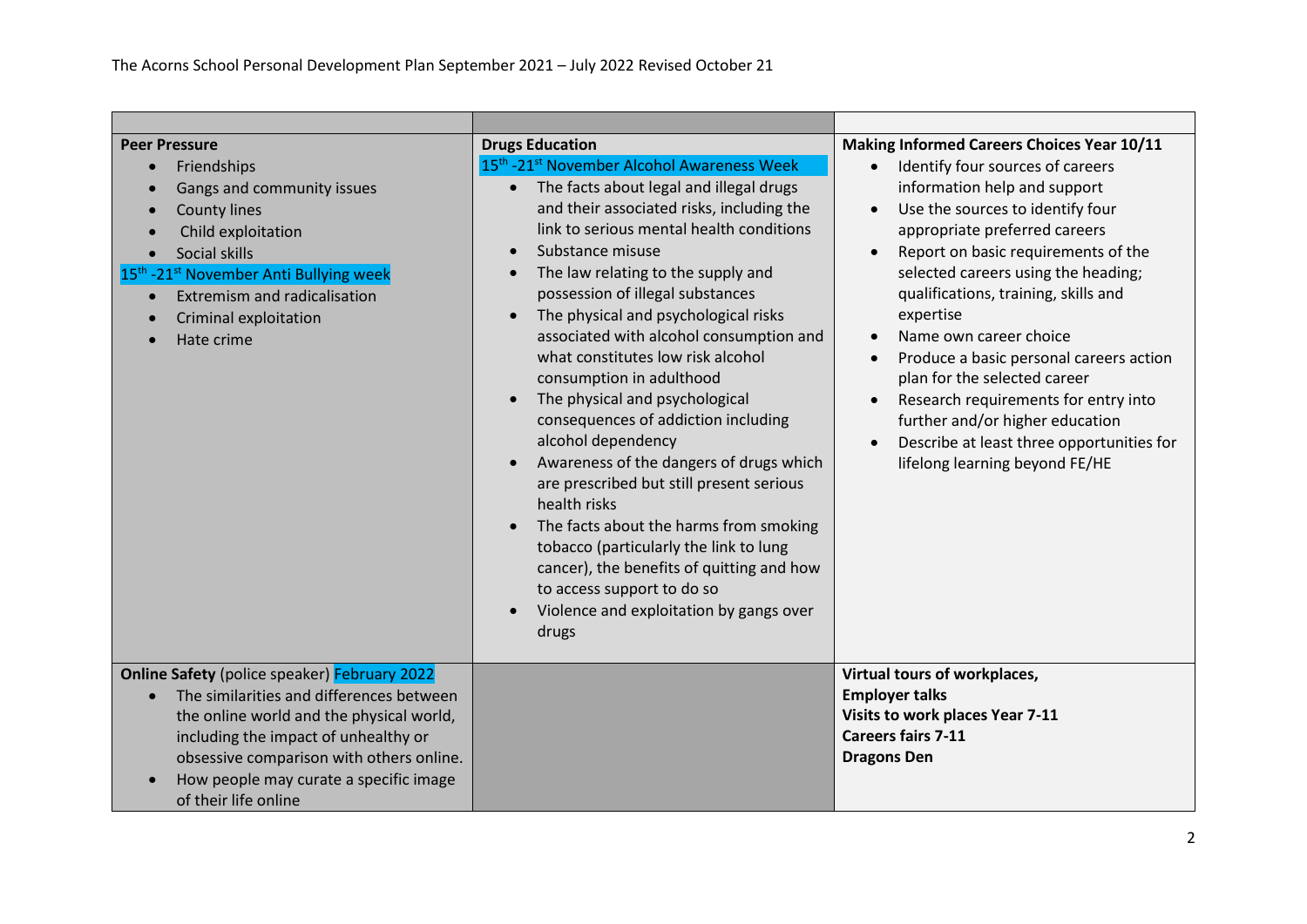| Their rights, responsibilities and<br>$\bullet$<br>opportunities online<br>Not to provide material to others that<br>$\bullet$<br>they would not want shared further<br>The impact of viewing harmful content<br>$\bullet$<br>How information and data is generated,<br>$\bullet$<br>collected, shared and used online<br>Over reliance on online relationships<br>$\bullet$<br>including social media<br>The risks related to online gambling<br>$\bullet$<br>including the accumulation of debt<br>How advertising is targeted at them and<br>$\bullet$<br>how to be a discerning consumer of<br>information online<br>How to identify harmful behaviours<br>$\bullet$<br>online (including bullying, abuse or<br>harassment) and how to report, or find<br>support if they have been affected by<br>those behaviours. |                                                                                                                                                                                                                                                                                                                                                                                                                                                                           |                                                                                                                                                                                                                                                                                                                                                                                   |
|--------------------------------------------------------------------------------------------------------------------------------------------------------------------------------------------------------------------------------------------------------------------------------------------------------------------------------------------------------------------------------------------------------------------------------------------------------------------------------------------------------------------------------------------------------------------------------------------------------------------------------------------------------------------------------------------------------------------------------------------------------------------------------------------------------------------------|---------------------------------------------------------------------------------------------------------------------------------------------------------------------------------------------------------------------------------------------------------------------------------------------------------------------------------------------------------------------------------------------------------------------------------------------------------------------------|-----------------------------------------------------------------------------------------------------------------------------------------------------------------------------------------------------------------------------------------------------------------------------------------------------------------------------------------------------------------------------------|
| <b>Sexting (speaker)</b><br>Laws around the following:                                                                                                                                                                                                                                                                                                                                                                                                                                                                                                                                                                                                                                                                                                                                                                   | <b>Sex and Relationships Education</b>                                                                                                                                                                                                                                                                                                                                                                                                                                    | Applying for jobs and Courses Year 10/11                                                                                                                                                                                                                                                                                                                                          |
| The concepts of, and laws relating to,<br>$\bullet$<br>sexual consent, sexual exploitation,<br>abuse, grooming, coercion, harassment,<br>rape, domestic abuse, forced marriage,<br>honour based violence, and FGM and<br>how these can affect current and future<br>relationships<br>How people can actively communicate<br>and recognise consent from others,<br>including sexual consent, and how and                                                                                                                                                                                                                                                                                                                                                                                                                  | Families - different types of committed,<br>$\bullet$<br>stable relationships, how they contribute<br>to happiness, importance for bringing up<br>children, marriage, roles and<br>responsibilities of parents<br>Respectful relationships including<br>friendships - characteristics of positive<br>and healthy friendships, reconciliation<br>and ending relationships, stereotypes,<br>type of bullying, types of behaviour,<br>equality (including equality act 2010) | Complete a standard job or course<br>$\bullet$<br>application form<br>Produce a letter of application for a given<br>$\bullet$<br>job or course<br>Produce a CV<br>$\bullet$<br>Explain five do's or don'ts in completing<br>$\bullet$<br>application forms<br>Evaluate two given letters of application<br>for a job or course in terms of, content,<br>presentation and grammar |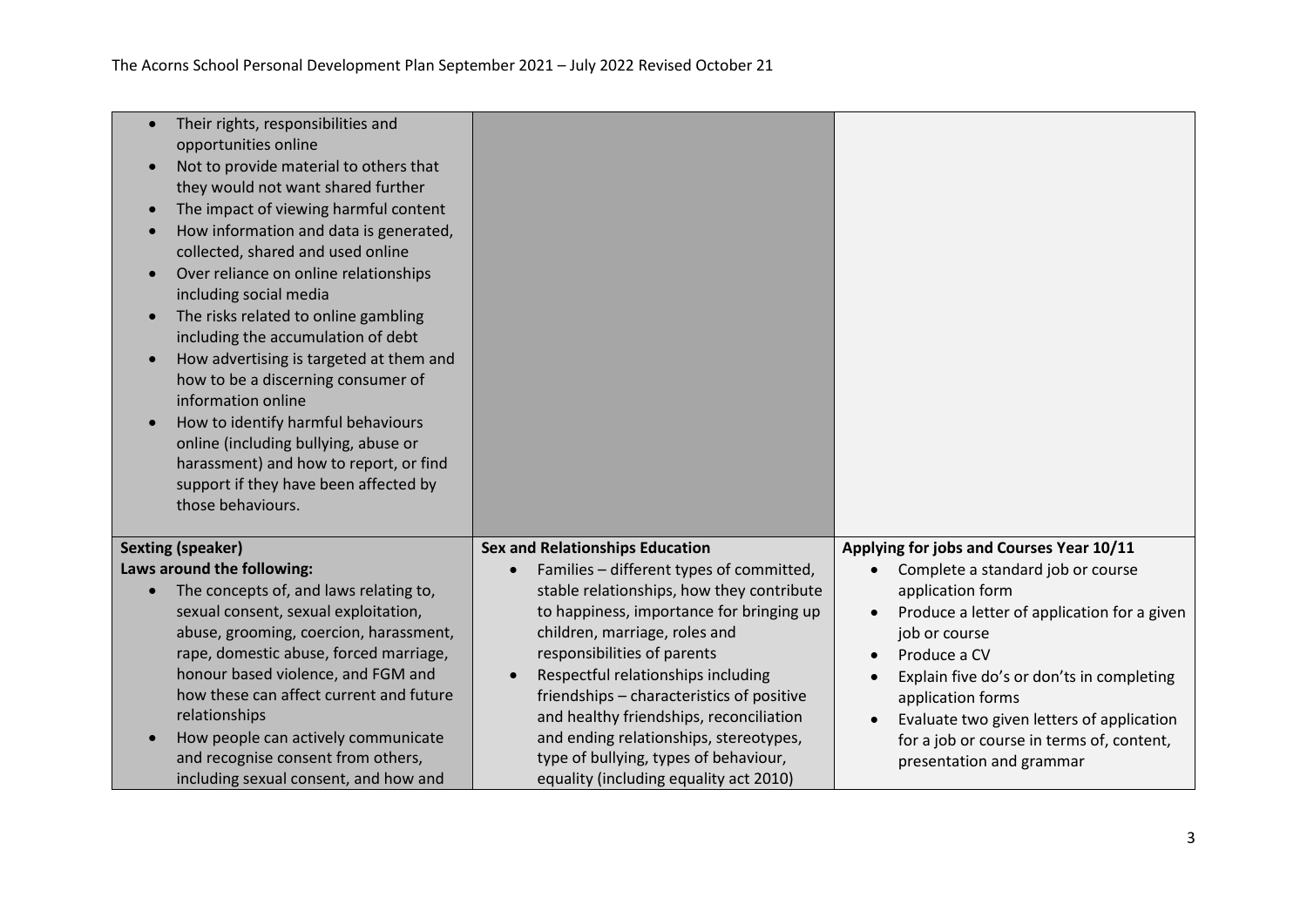| when consent can be withdrawn, in all<br>contexts, including online<br>Link to PHSE - RSE | Key facts about puberty, the changing<br>$\bullet$<br>adolescent body and menstrual<br>wellbeing<br>The main changes which take place in<br>males and females, and the implications<br>for emotional and physical health<br><b>Online and Media</b><br>$\bullet$<br><b>Being Safe</b><br>$\bullet$<br>The definitions and recognition of rape,<br>sexual assault and harassment and<br>choices permitted by the law around<br>pregnancy<br>Intimate and sexual relationships<br>$\bullet$<br>including sexual health<br>Contraception<br>The Law<br>Marriage<br>Consent<br>Violence against women and girls<br>$\bullet$<br>Online behaviours<br>Pornography<br>Abortion<br>Sexuality LGBTQ<br>Gender identity<br><b>FGM</b> | Produce a list of six questions which<br>$\bullet$<br>might be asked by an interviewer and<br>provide appropriate answers to each<br>Prepare three appropriate questions to<br>ask the interviewer<br>Describe and explain the personal<br>$\bullet$<br>presentation skills required by an<br>interviewee<br>Respond appropriately to questions<br>$\bullet$<br>asked in an interview<br>Ask three appropriate questions of the<br>$\bullet$<br>interviewer<br>Use appropriate body language<br>$\bullet$<br>Identify three important criteria which<br>$\bullet$<br>might be applied in shortlisting or making<br>appointments to a given job<br>Describe why each of the identified<br>$\bullet$<br>criteria is important |
|-------------------------------------------------------------------------------------------|------------------------------------------------------------------------------------------------------------------------------------------------------------------------------------------------------------------------------------------------------------------------------------------------------------------------------------------------------------------------------------------------------------------------------------------------------------------------------------------------------------------------------------------------------------------------------------------------------------------------------------------------------------------------------------------------------------------------------|-----------------------------------------------------------------------------------------------------------------------------------------------------------------------------------------------------------------------------------------------------------------------------------------------------------------------------------------------------------------------------------------------------------------------------------------------------------------------------------------------------------------------------------------------------------------------------------------------------------------------------------------------------------------------------------------------------------------------------|
| <b>Water Safety</b><br>(fire service speaker)                                             |                                                                                                                                                                                                                                                                                                                                                                                                                                                                                                                                                                                                                                                                                                                              | CVs, application forms workshops Year 10/11                                                                                                                                                                                                                                                                                                                                                                                                                                                                                                                                                                                                                                                                                 |
| <b>Fire safety</b>                                                                        | <b>Healthy Lifestyles</b>                                                                                                                                                                                                                                                                                                                                                                                                                                                                                                                                                                                                                                                                                                    | Colleges, visits, virtual tours, speakers Year                                                                                                                                                                                                                                                                                                                                                                                                                                                                                                                                                                                                                                                                              |
| (fire service speaker)                                                                    | Personal hygiene, germs, including<br>bacteria, viruses, how they are spread,                                                                                                                                                                                                                                                                                                                                                                                                                                                                                                                                                                                                                                                | 10/11                                                                                                                                                                                                                                                                                                                                                                                                                                                                                                                                                                                                                                                                                                                       |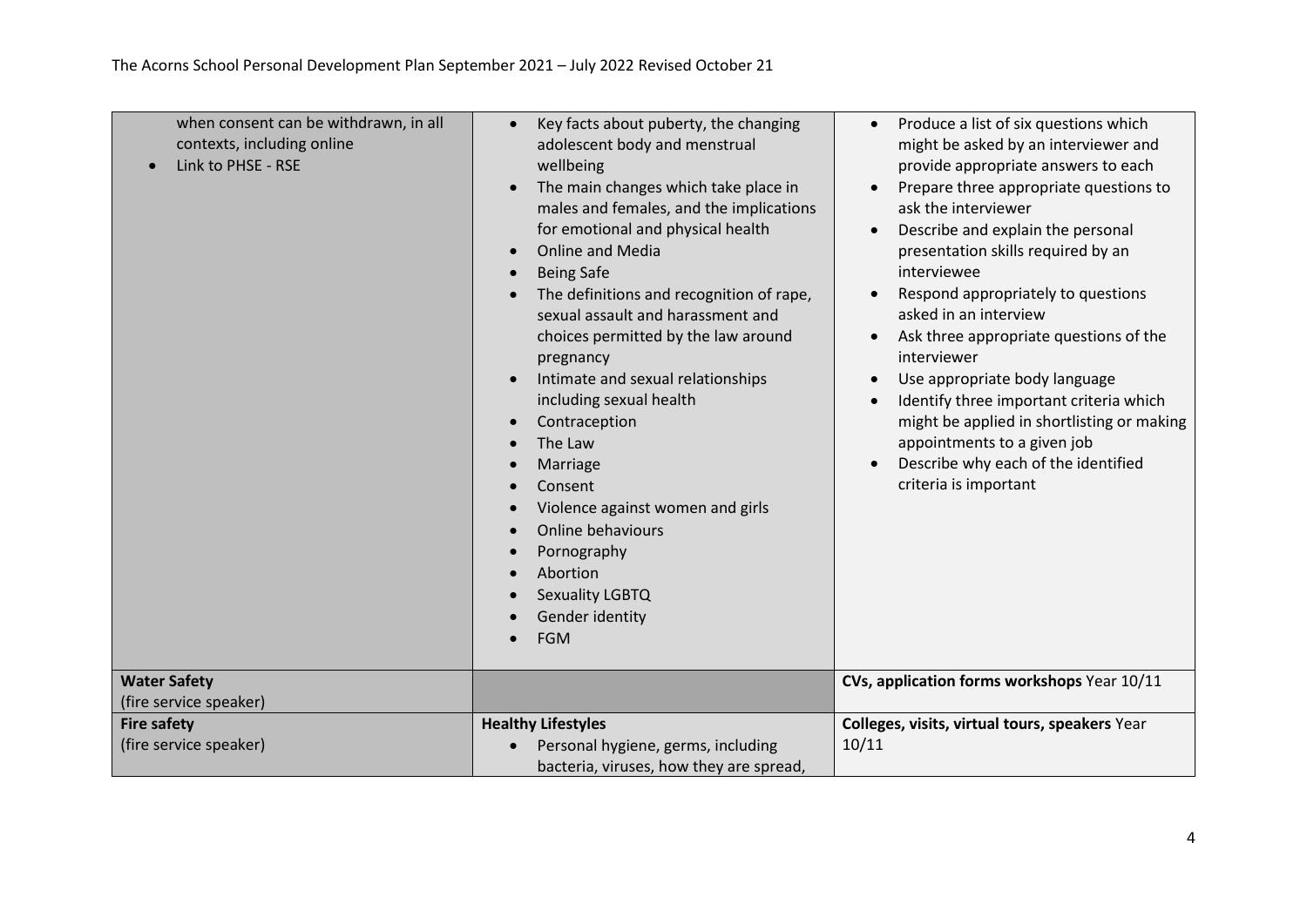|                                                 | treatment and prevention of infection,<br>and about antibiotics<br>About dental health and the benefits of<br>good oral hygiene and dental flossing,<br>including healthy eating and regular<br>check-ups and the dentist<br>The positive associations between<br>physical activity and promotion of<br>mental wellbeing including as an<br>approach to combat stress (PE)<br>The characteristics and evidence of what<br>constitutes a healthy lifestyle,<br>maintaining a healthy weight, including<br>the links between an inactive lifestyle<br>and ill health, including cancer and<br>cardiovascular ill health (PE)<br>About the science relating to blood,<br>$\bullet$<br>organ and stem cell donation (Science)<br>KS4 Secondary pupils - the benefits of<br>$\bullet$<br>regular self-examination and screening<br>Including mental health<br>$\bullet$<br>Contribution to hobbies, interests and<br>participation in their own communities<br>How to maintain healthy eating and the<br>links between a poor diet and health<br>risks, including tooth decay and cancer<br>(Cookery) |                                                  |
|-------------------------------------------------|--------------------------------------------------------------------------------------------------------------------------------------------------------------------------------------------------------------------------------------------------------------------------------------------------------------------------------------------------------------------------------------------------------------------------------------------------------------------------------------------------------------------------------------------------------------------------------------------------------------------------------------------------------------------------------------------------------------------------------------------------------------------------------------------------------------------------------------------------------------------------------------------------------------------------------------------------------------------------------------------------------------------------------------------------------------------------------------------------|--------------------------------------------------|
| <b>Railway Safety</b><br>(Network rail speaker) |                                                                                                                                                                                                                                                                                                                                                                                                                                                                                                                                                                                                                                                                                                                                                                                                                                                                                                                                                                                                                                                                                                  | <b>Apprenticeships Information</b><br>Year 10/11 |
| <b>Restart a heart CPR (speaker)</b>            | Citizenship                                                                                                                                                                                                                                                                                                                                                                                                                                                                                                                                                                                                                                                                                                                                                                                                                                                                                                                                                                                                                                                                                      | Looking at Labour market information             |
|                                                 | Citizenship education is a foundation subject in                                                                                                                                                                                                                                                                                                                                                                                                                                                                                                                                                                                                                                                                                                                                                                                                                                                                                                                                                                                                                                                 | (what jobs are in the area in what sectors) Year |
|                                                 | the National Curriculum. It has a distinctive                                                                                                                                                                                                                                                                                                                                                                                                                                                                                                                                                                                                                                                                                                                                                                                                                                                                                                                                                                                                                                                    | $7 - 11$                                         |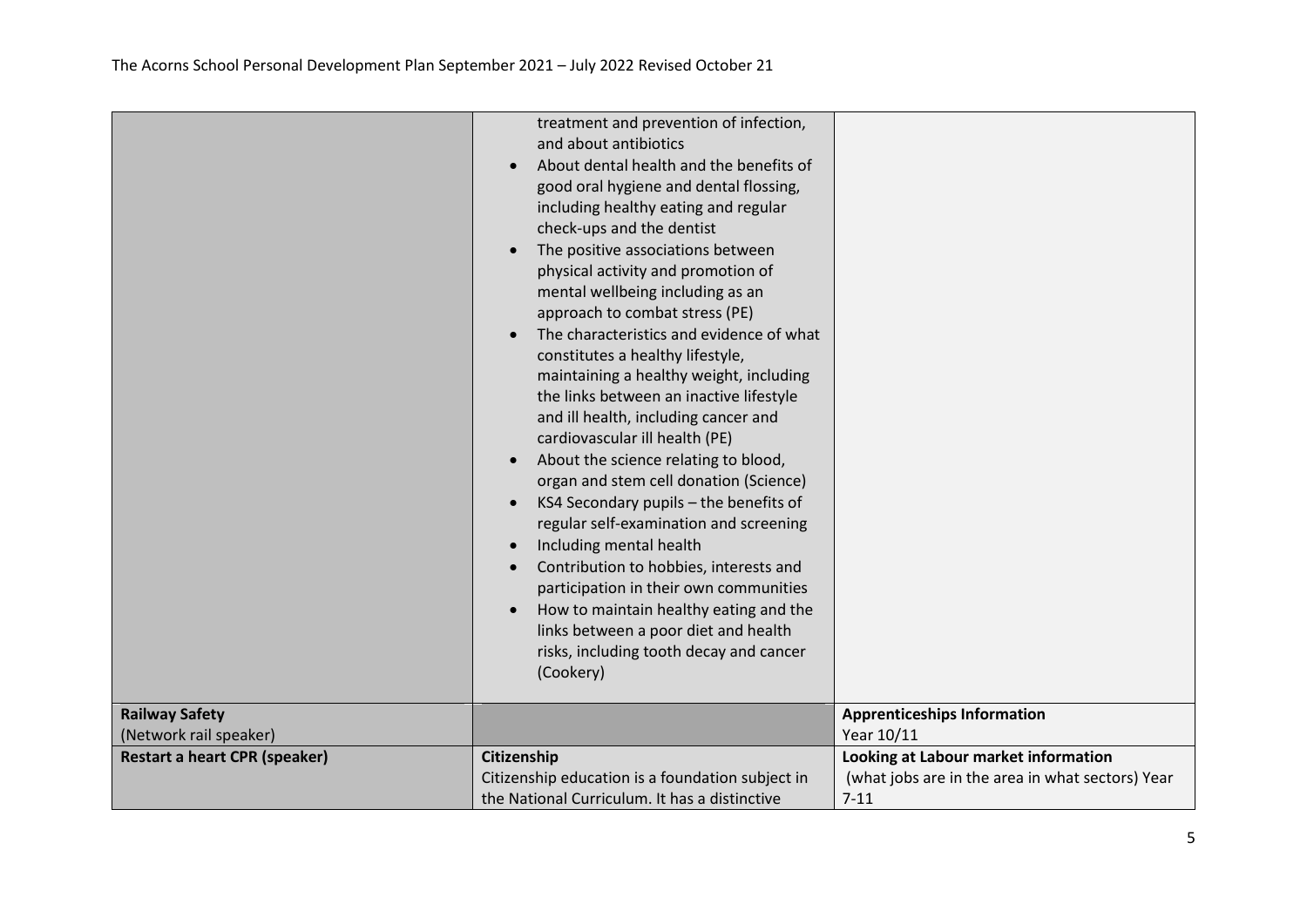| What to do in a medical emergency, who to call<br>and what information is needed. (Nurse or<br>ambulance speaker and demo)<br><b>Basic First Aid</b><br>Basic treatment for common injuries<br>$\bullet$<br>Life-saving skills including how to<br>administer CPR<br>The purpose of defibrillators and when<br>$\bullet$<br>one might be needed | focus, content and approach to learning, and<br>presents students with important issues that<br>need to be addressed in their own right, for<br>example: • What does it mean to be a citizen of a<br>society? • What are my rights and responsibilities<br>as a citizen? • Who should govern society? •<br>What kind of society do I want to live in? • What<br>can I as a citizen do to change the society I live in,<br>and how? What benefits does this have?<br>Which aspects of citizenship are not addressed in<br>other subjects? There is a significant core of<br>learning - factual and conceptual - unique to<br>citizenship education that is not properly<br>addressed in other subjects. It includes: • legal<br>rights and responsibilities - e.g. consumer rights,<br>children's rights, human rights • the justice<br>system - e.g. criminal and civil law, role of the<br>police $\bullet$ political aspects of diversity – e.g.<br>national identity, inclusion, equality • central and<br>local government - e.g. democracy and other<br>forms of government, making and changing laws<br>• the electoral system and the importance of<br>voting - e.g. forms of representation • the work |  |
|-------------------------------------------------------------------------------------------------------------------------------------------------------------------------------------------------------------------------------------------------------------------------------------------------------------------------------------------------|----------------------------------------------------------------------------------------------------------------------------------------------------------------------------------------------------------------------------------------------------------------------------------------------------------------------------------------------------------------------------------------------------------------------------------------------------------------------------------------------------------------------------------------------------------------------------------------------------------------------------------------------------------------------------------------------------------------------------------------------------------------------------------------------------------------------------------------------------------------------------------------------------------------------------------------------------------------------------------------------------------------------------------------------------------------------------------------------------------------------------------------------------------------------------------------------------------------|--|
|                                                                                                                                                                                                                                                                                                                                                 | of voluntary groups - e.g. Amnesty International<br>$\bullet$ the significance of the media in society - e.g.<br>freedom of the press • the world as a global<br>community - e.g. EU, Commonwealth, UN .<br>aspects of the economy $-$ e.g. taxation, public<br>finance and services.                                                                                                                                                                                                                                                                                                                                                                                                                                                                                                                                                                                                                                                                                                                                                                                                                                                                                                                          |  |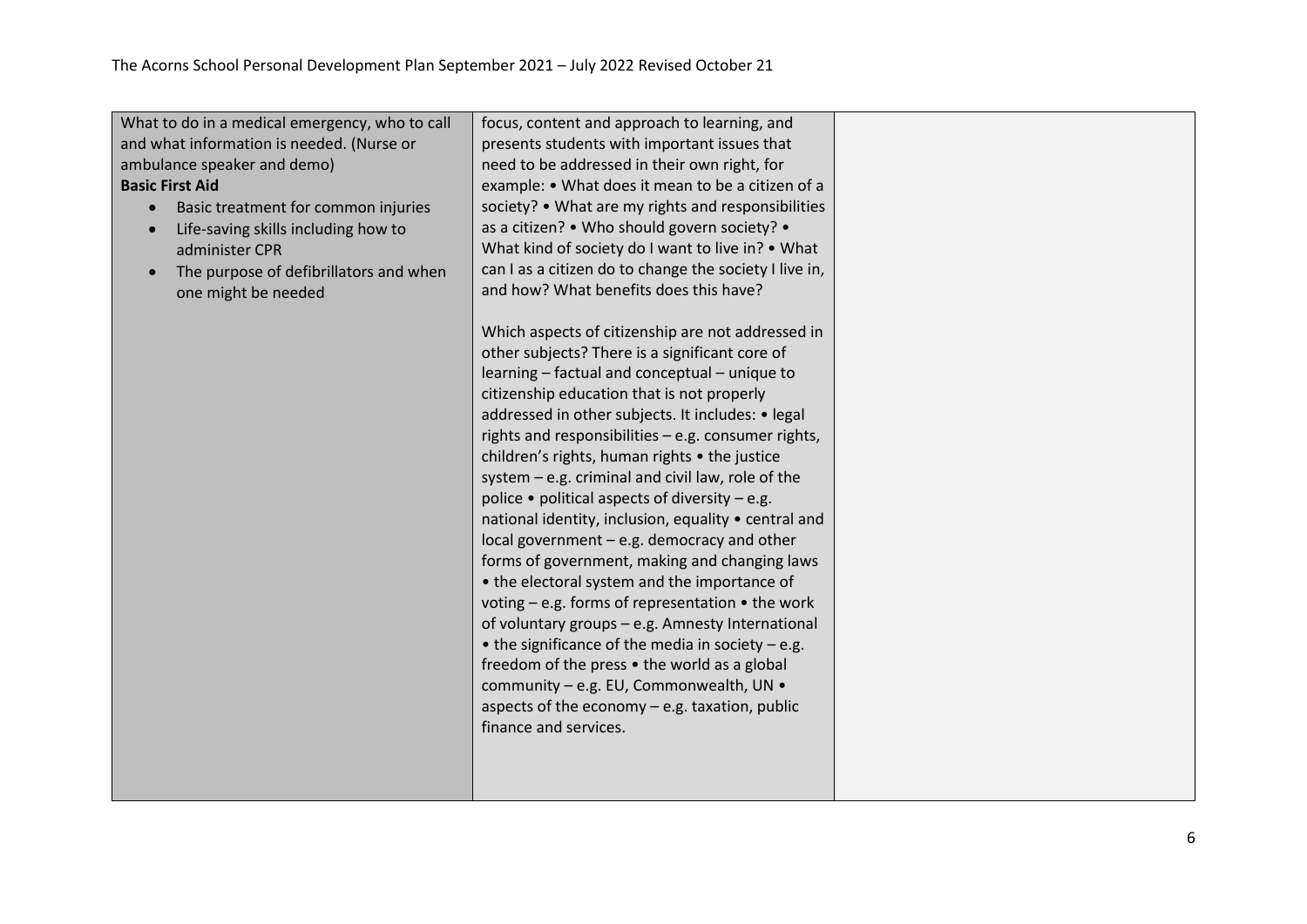| Aims:<br>Acquire a sound knowledge and understanding<br>of how the United Kingdom is governed, its<br>political system and how citizens participate<br>actively in its democratic systems of government.<br>Develop a sound knowledge and understanding<br>of the role of law and the justice system in our<br>society and how laws are shaped and enforced<br>develop an interest in, and commitment to,<br>participation in volunteering as well as other<br>forms of responsible activity, that they will take<br>with them into adulthood.<br>That pupils are equipped with the skills to think<br>critically and debate political questions, to enable<br>them to manage their money on a day-to-day |  |
|-----------------------------------------------------------------------------------------------------------------------------------------------------------------------------------------------------------------------------------------------------------------------------------------------------------------------------------------------------------------------------------------------------------------------------------------------------------------------------------------------------------------------------------------------------------------------------------------------------------------------------------------------------------------------------------------------------------|--|
| basis, and plan for future financial needs.<br><b>British Values</b>                                                                                                                                                                                                                                                                                                                                                                                                                                                                                                                                                                                                                                      |  |
| Examples of actions schools can take to promote<br>British values are to:                                                                                                                                                                                                                                                                                                                                                                                                                                                                                                                                                                                                                                 |  |
| include in suitable parts of the curriculum - as<br>appropriate for the age of pupils - material on<br>the strengths, advantages and disadvantages<br>of democracy, and how democracy and the<br>law works in Britain, in contrast to other<br>forms of government in other countries<br>ensure all pupils within the school have a<br>voice that is listened to, and demonstrate<br>how democracy works by actively promoting<br>democratic processes such as a school council<br>whose members are voted for by the pupils                                                                                                                                                                              |  |